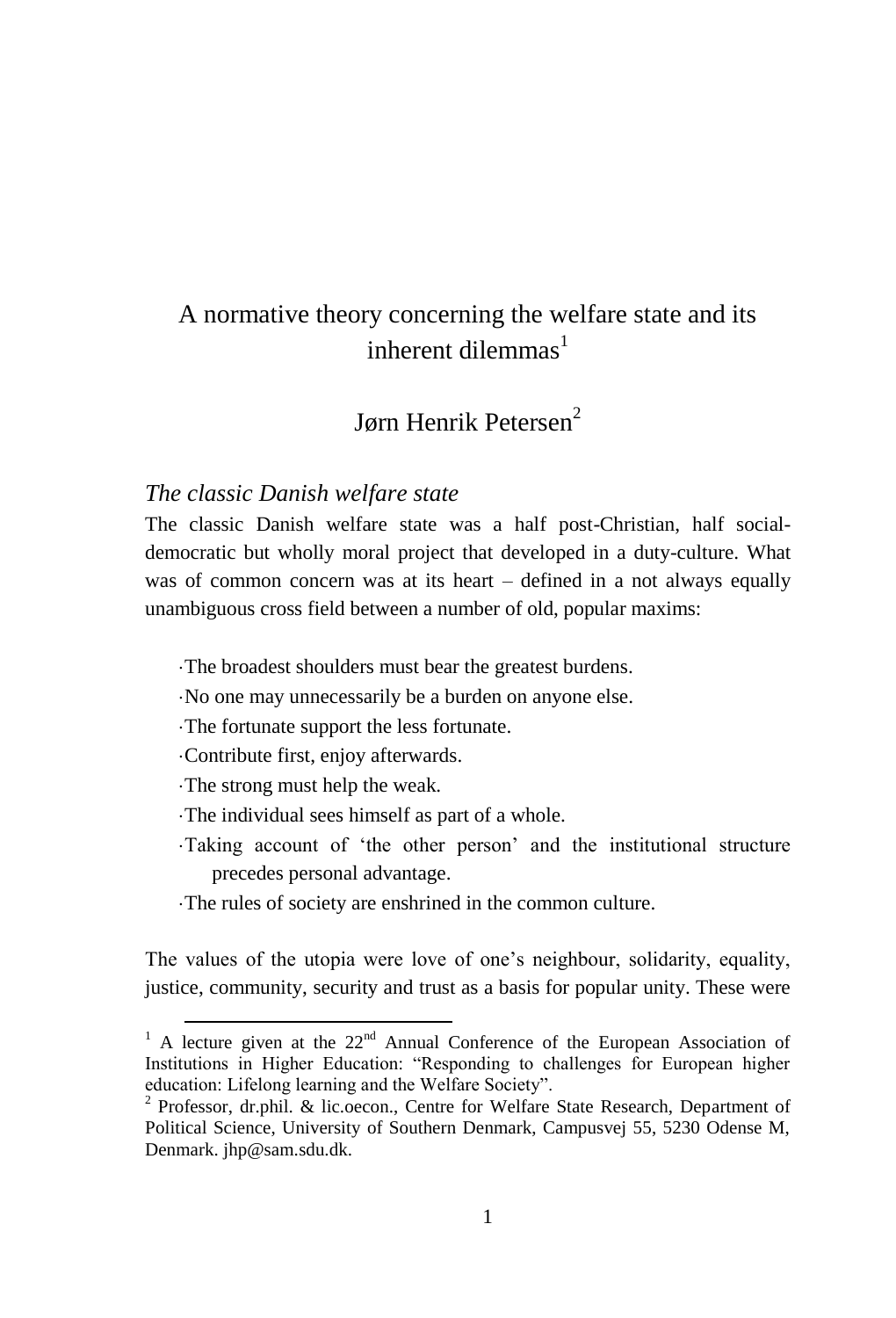not created by the welfare state, but are the underlying prerequisites that keep selfish impulses in check.

It was a society where redistribution took place from the healthy to the sick, from the employed to the unemployed, from those engaged in active employment to the old, from those without children to those with many children, from the fortunate to the less fortunate, from the fit to the disabled, from the rich to the poor, etc. It was a society based on the idea of the full and equal membership of the individual – an equality of status that ensured social solidarity and cultural fellowship, that assumed the shared view that today it is your turn and tomorrow my turn to be exposed to this or that, that we live in a risk-filled community, and that we exchange roles. Sometimes the individual will belong to the group that is paying, at other times the group that is receiving.

#### *The normative basis of the welfare state*

The welfare-state mind-set originates in a conception that life is lived in a state of dependence on others, that human lives are interdependent in such a way that there is a moral obligation to take care of 'the other person' – exclusively for that person's sake and regardless of whether that person has merited this in some way or other; but at the same time we know that this ethical demand is fundamentally at variance with our own self-assertion, desire for power and acquisitiveness.

For that reason, we constantly seek to infringe the demand and to fight back: 'There must surely be limits to such madness. If I am to concern myself with another person, that person must first have shown he has deserved it.'

We have, of course, an intuitive understanding of what we owe 'the other person', but at the same time an ungovernable temptation to stray from the narrow path of virtue. All of us, when the temptation arises, are prepared to sell three-uddered cows in Jesu's name, as we say in the part of Denmark where I was born. The question then is if we can make a common effort to restrain the temptation to follow our selfish urges.

We know very well what we ought to do in a given situation, but as things develop we allow ourselves to whittle away at the demands – and when others do the same, the whole foundation starts to slip; but precisely because we know that we find it so hard to act as we should, we lash ourselves – as that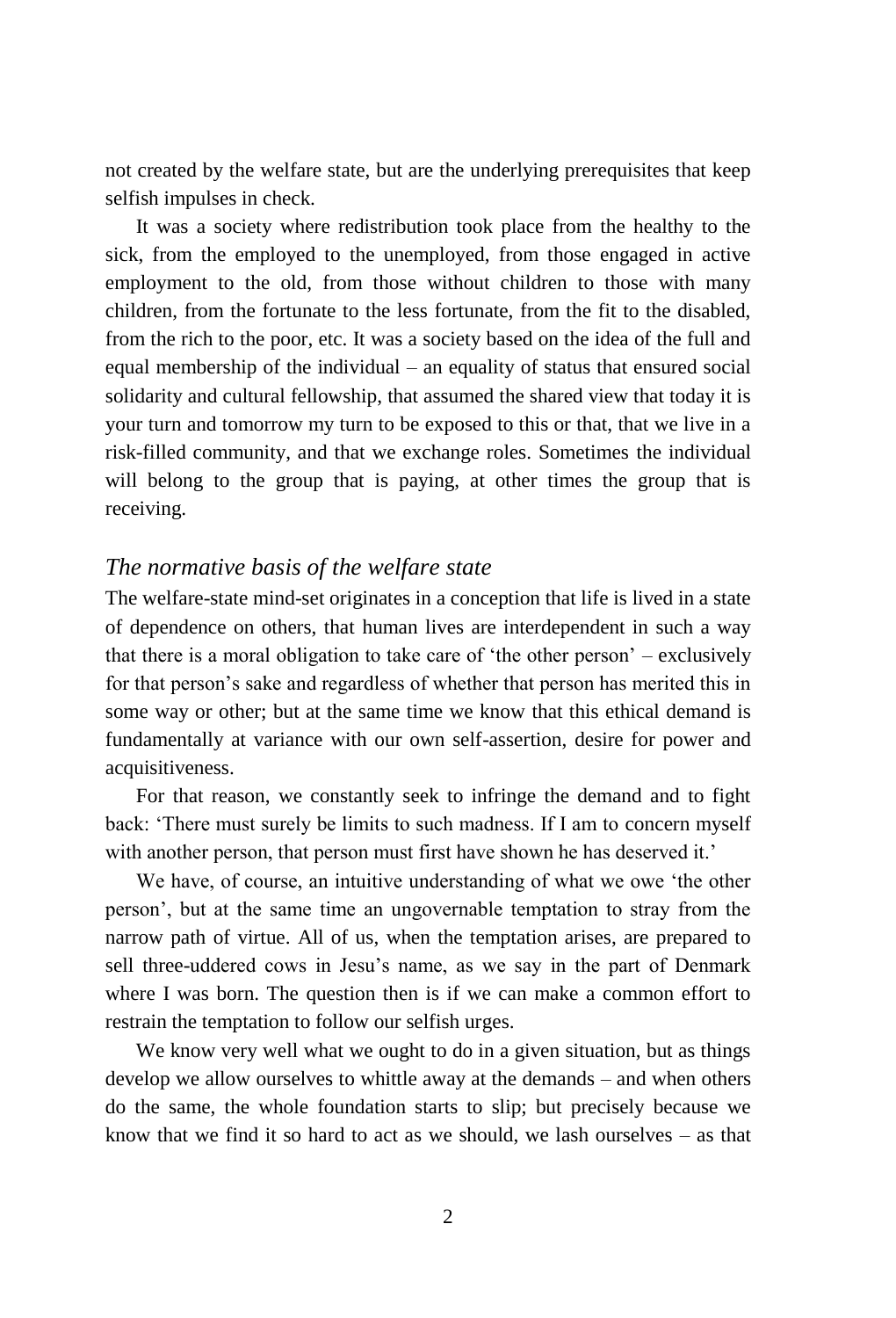magnificent hero Ulysses – to the mast and via legislation ensure a welfare state as an institutionalised surrogate for the love of our neighbour we find so hard to realise. We develop institutions that serve as a surrogate for the lack of such love.

A full-blown health service, efficient care of the elderly and disabled are institutions of compassion – quite independently of the role of compassion in the daily life of the institutions.

The welfare state as a utopia reflects the love of one's neighbour as an unobtrusively reduced idea that is embedded in our culture  $-$  a political arrangement that considers the basic needs of all without taking a sidelong glance at what he or she has been, is or will be in the future. The spontaneously consummated love has been reduced to a practicable idea that finds expression in our organising society as if we felt sympathy for each other – while being well aware of the fact that this is not the case. No one runs around and 'loves his neighbour', but there are many people who are forced to behave as if they did. That is the normative basis of the welfare state.

#### *The normative basis as implemented in the Danish welfare state*

At the practical level, the normative basis in Denmark is implemented in a system where social benefits are financed through taxes. Taxes are imposed based on principles different from the principles governing the distribution of benefits. There is therefore no connection between the two. It is not the contribution that determines what the individual is to get. To contribute and to enjoy are disconnected from each other. In principle, it is thus possible to give 'something for nothing'.

The individual is seen as a citizen who, in a dialogue with his fellowcitizens, defines the good society, which is realised with 'the governmental system' as a political institution. Social benefits are comprehensive and universal. They are therefore not solely directed towards the poor and badly off. Equality is seen as a prerequisite for liberty and community.

### *The schizophrenic Danes*

Several years ago, a survey was carried out as to how Danes regarded their own society. Of those asked, 79% primarily viewed the welfare society as a community to which one was morally obliged to contribute, and then it did not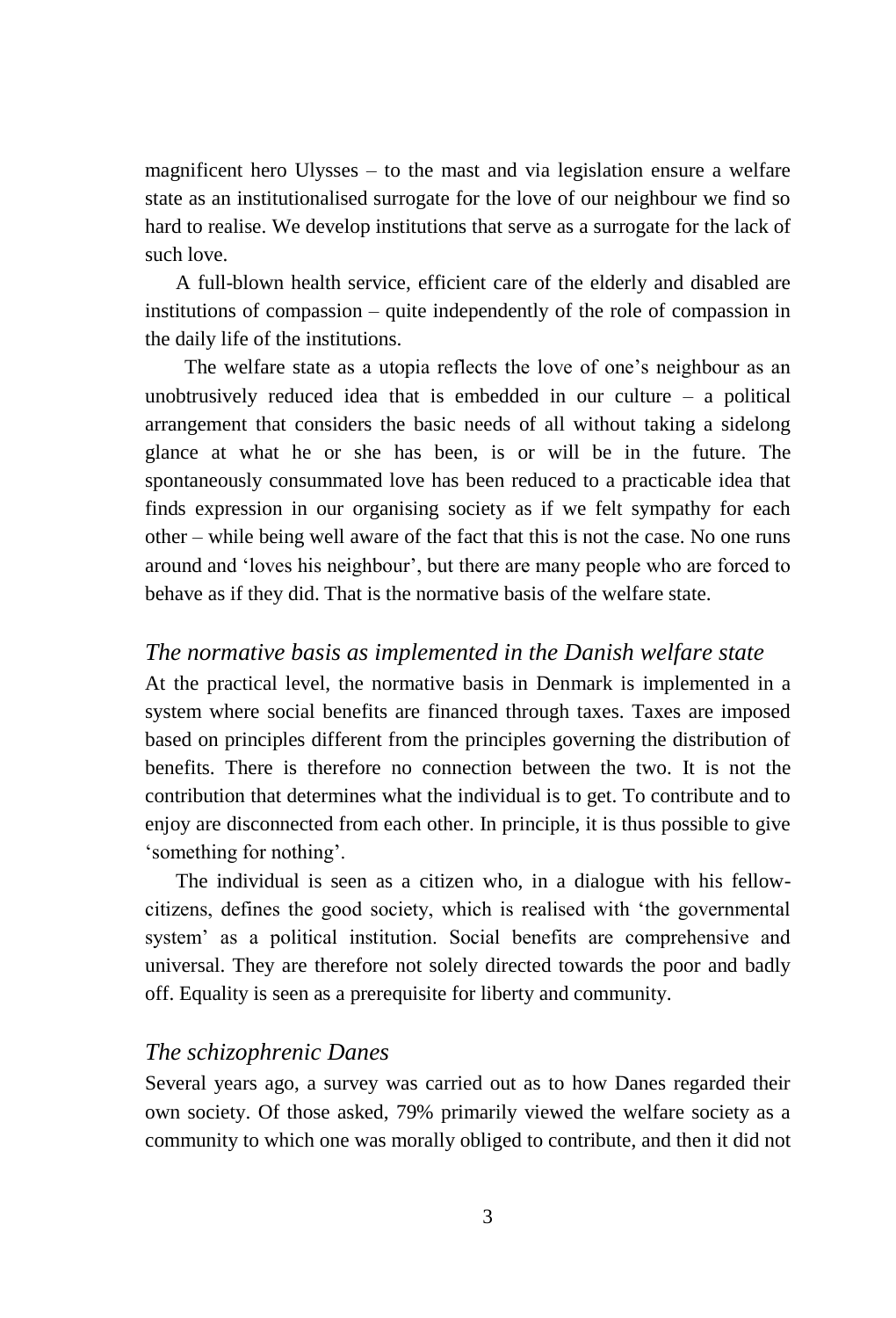matter all that much if there was a balance between contribution and enjoyment. There was, one may assume, support for the normative basis; but when different questions were asked, one can clearly sense that the first answer – the 79% – perhaps more reflected how people felt things ought to be. For a majority of the respondents later on in the survey felt that it was important for there to be a balance in a person's lifetime between what one contributed and what one got in return. No less than 72% felt that far too many people – and by that they of course meant the others – only thought of what they could lay their hands on and not of what they could contribute with. The answers reflect the inherent dilemmas of the welfare state.

## *The first dilemma. The difficulty of switching roles*

If it is the same people who day out and day in are dependent on income transfers, if there is a feeling that 'the others' are not contributing to the same extent as oneself, if they are the ones who stand out because of, for example, ethnic background or religious demonisation, if it is people with whose situation we cannot empathise, the idea of our switching roles is bound to founder – and the foundation of the welfare state will start to show cracks. More and more people will end up in the basement of the welfare state.

Irrespective of whether 'the other person' has done anything for me or not, I am still obliged to accept the dictates of role-switching. There is no yardstick for the value of the individual human being. For that reason, no one's importance can depend on what contribution to the community that person has made, is making or will make in the future. That would make cruelty towards those in need the guideline for how society is to be organised. That is why the insistence on non-reciprocity has to be made – 'something for nothing' – but it is precisely this that we find hard to accept as human beings.

## *The second dilemma. The weakening of responsibility*

When 'the governmental system' has taken over a responsibility that otherwise should be mine, I no longer feel myself with an actual obligation as regards 'the other person'. Problems are something that 'someone' will have to deal with. That is why there is a paradoxical co-existence between formalised humanitarianism – as expressed in the social legislation – and the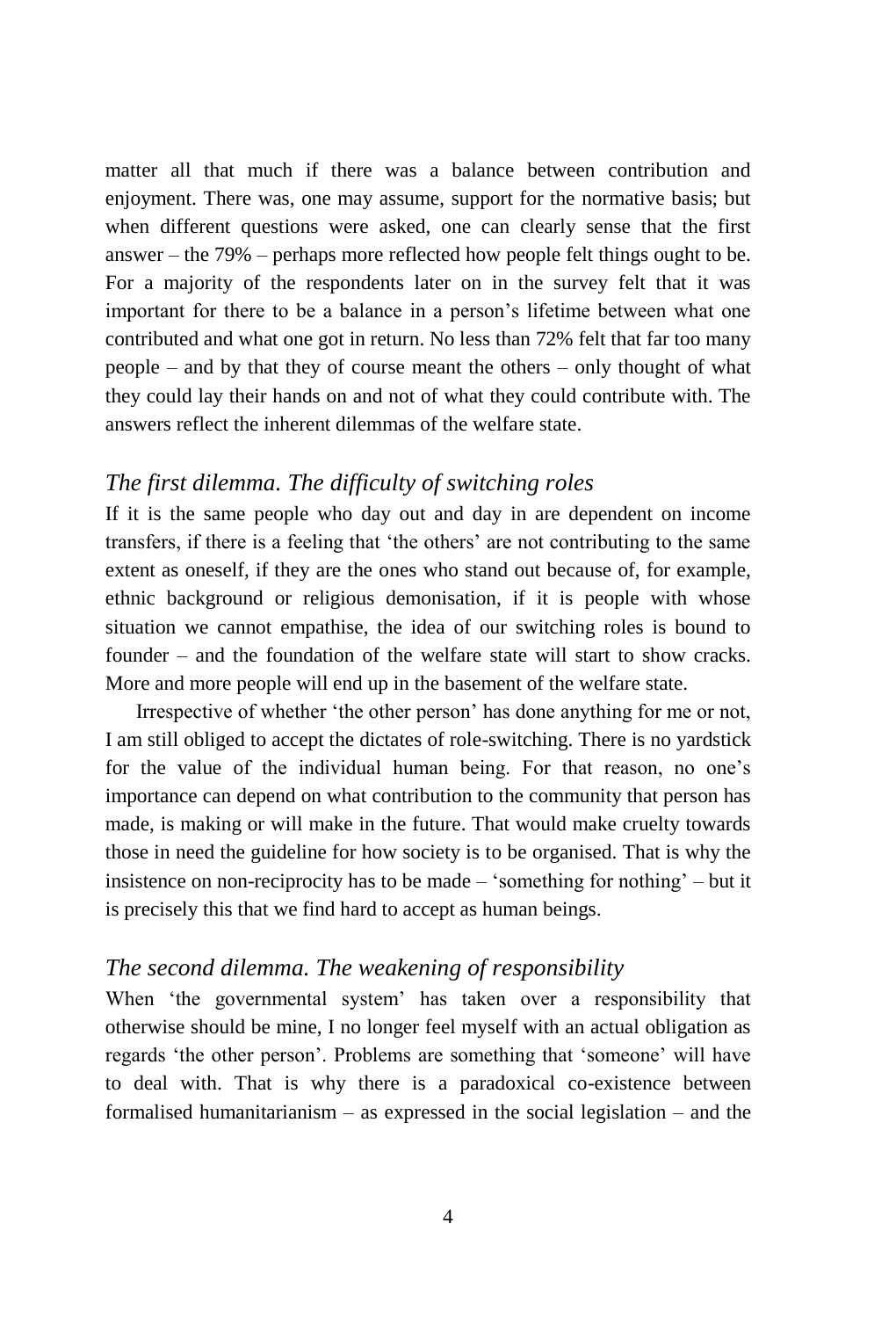absence of spontaneous humanitarianism. 'The others' become impersonal, faceless, anonymous.

The individual does not see himself as interacting with other people, but with 'the system': 'I've paid my taxes, so I have a right to all this.' The welloff person cancels his responsibilities, while directing those 'in need' in his own family towards the public coffers. This is runaway rights-egoism.

## *The third dilemma. The order of being of the welfare state vs. private-economic rationality*

Each one of us is to contribute to the community. We must pay the taxes demanded of us, and help to ensure a suitably high level of work on offer. At the same time, we must refrain from elbowing our way to the trough in order to siphon off as much as possible from the large public coffers.

In Norse mythology, one encounters the story of the pig Særimner, which every day was slaughtered and eaten, but which subsequently became whole and alive again for the following evening. The public sector is not such a pig, nor is it an inexhaustible well, but all of us are brought up to believe that it is a question of getting as much as possible out of a given effort, or of obtaining a given result with as little effort as possible

So there is a fundamental dilemma between, on the one hand, the (ethical) demands made by the welfare state (the order of being of the welfare state), ones which it cannot itself guarantee, and, on the other hand, the privateeconomic, rational impulses we learn at our mother's knee. In actual fact, a functional welfare state that lives up to its normative standards requires people to behave in a private-economically irrational way.

## *The fourth dilemma. Incentives to work*

It is often emphasised that 'it must pay to work'. Arguments advanced either state that work income must lie at a sufficiently higher level so that there is an incentive to work, or that not working displays a lack of solidarity. The arguments reflect the same tension as that mentioned under the third dilemma. The first argument expresses the private-economic rationale, while the second is based on the idea that it is ultimately the work on offer that underpins the welfare state. The first and frequently used argument only makes sense if the other argument does not hold water. If most people unselfishly worked in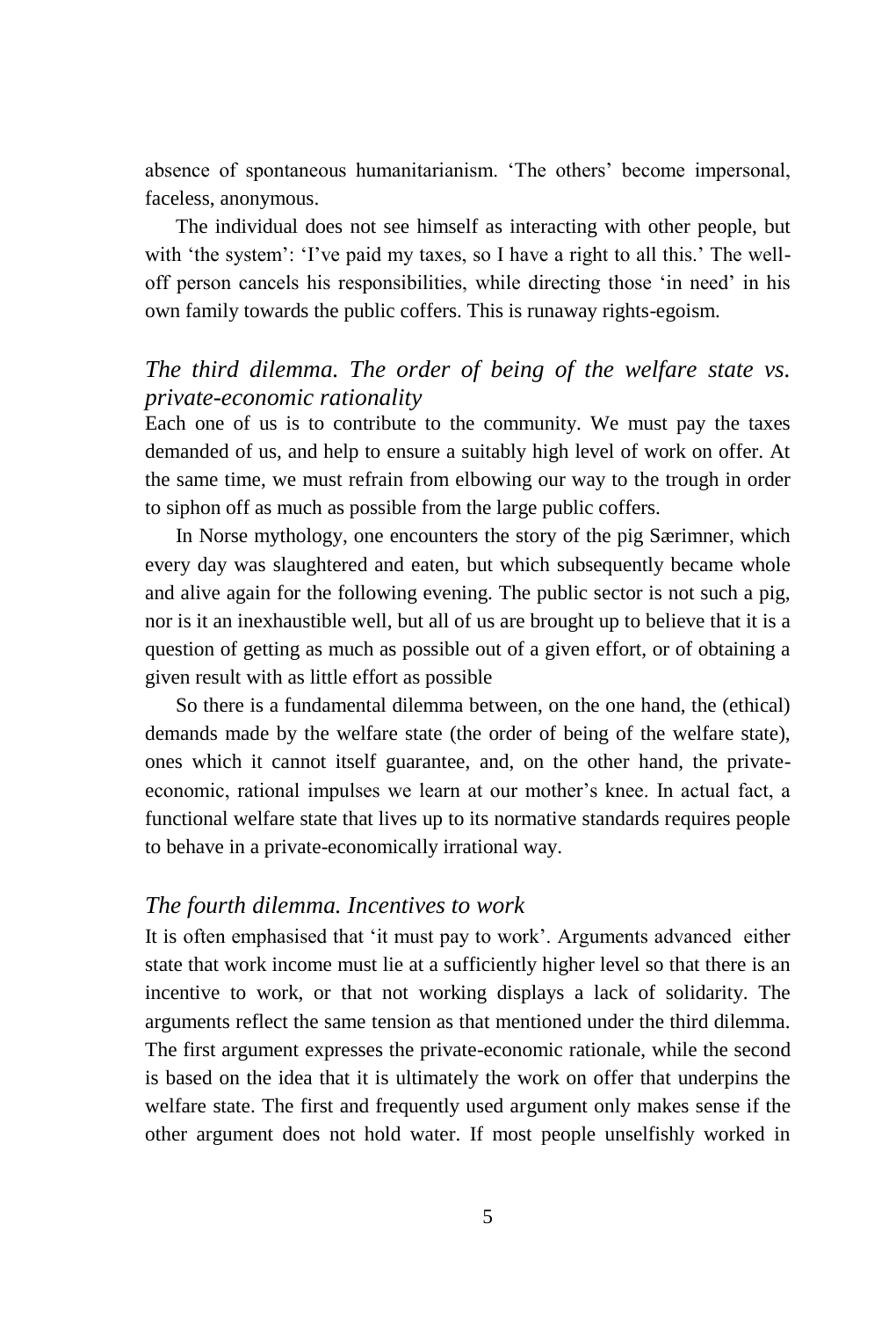order to support the welfare of others, one would not need to operate with explicit economic incentives to work.

It is also the expression of an inherent dilemma to emphasise the economic incentive to work in a welfare state that otherwise rejects the connection between the foregoing income and the size of social benefits.

### *Hal Koch's point of view*

Hal Koch was a theologian and professor of church history. During the German Occupation, he was chairman of the representative assembly of the Union of Danish Youth and, in that capacity, he sought to strengthen popular unity in resisting the occupying power. During his ten years as principal of Krogerup Folk High School, he strongly emphasised the popular element. He is best-known for his small book 'What is Democracy?' For him, the crucial thing is not harmonisation but dialogue. Together, one must come to an agreement on the nature of the good society.

Koch thus stands as a representative of a republican world view. Central to the republican view is the idea that liberty depends on sharing in self-government, but also involves something more. It means deliberating with fellow citizens about the common good and helping to shape the destiny of the political community. This in turn requires a knowledge of public affairs and also a sense of belonging, a concern for the whole, a moral bond with the community whose fate is at stake. Citizens must possess, or come to acquire, certain civic virtues. Republican policies cannot be neutral toward the values and ends its citizens espouse. Republican freedom requires an educative policy that cultivates in citizens the qualities of character self-government requires.

This is a view which opposes the idea that government should be neutral towards the moral views its citizens espouse. This view asserts the priority of fair procedures over particular ends – the procedural society.

For Hal Koch, a polity with particular focus on supporting the weak was a lawful and popular prerequisite for democracy. Being educated for democracy therefore played a decisive role in Koch's way of thinking.

He spoke of Krogerup Folk High School as a 'citizens' school' for those who were interested in the common cause – *res publica* – who were prepared to assume co-responsibility for how interpersonal life came to be in families, neighbourhoods, workplaces, parishes, municipalities – and the entire country.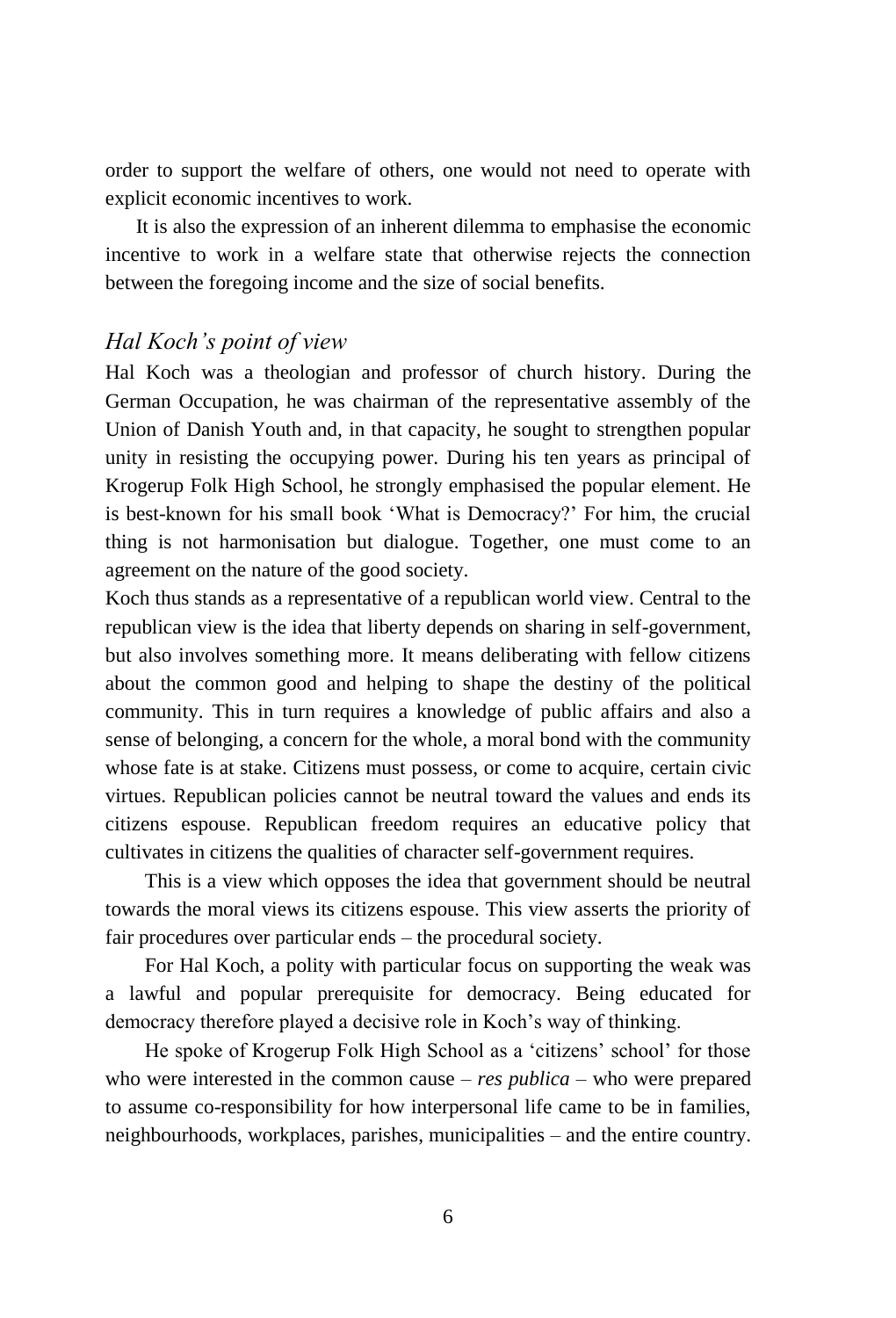People had to be educated to become involved in common issues, to have an understanding of society and to develop their own characters. Citizenship was a vital prerequisite for democracy, and it in turn presupposed a common responsibility that enabled the individual to live in accordance with the order of being of the welfare state.

Far too many people, Koch emphasised, regarded the state as an enemy and acted and thought asocially – milked the state for all it was worth and cheated as best they could with their taxes. For him this revealed the political immaturity of society, which indeed called for the citizens to be educated to political thinking and development of their own social character. Danes acted as 'private individuals' while the demands of 'members of society' were toned down.

# *The fundamental dilemma of the welfare state* The medieval historian Brian Patrick McGuire wrote in 2008:

As soon as the main task of the clergy was to serve the entire parish and not only the family of the nobleman, the ground was laid for the modern welfare society. This did not arise in the wake of Social Democratic policy but as a result of observance by the Christian church of Christ's commandment 'For I was hungry and you gave me food, I was thirsty and you gave me drink, I was a stranger and you welcome me, I was naked and you clothed me, I was sick and you visited me, I was in prison and you came to me'.<sup>3</sup>

If we, along with McGuire, see the welfare state as an attempt to realise a Christian universe of values in a modern society that is based on the separation of religion and politics, the fundamental dilemma of the welfare state comes sharply into focus.

For the Christian, there is an instance outside the world and outside history to refer to. When you are told to lay aside your own interests, God's acts are your model. The ideological basis of the welfare state, on the other hand, can only be justified by referring to itself. If the individual asks why he or she must display solidarity and act non-selfishly when this is not going to benefit

-

<sup>3</sup> Brian Patrick McGuire 2008, *Da himmelen kom nærmere. Fortællinger om Danmarks kristning 700-1300* [When heaven came closer. Accounts of the christianisation of Denmark 700-1300]*,* Copenhagen.